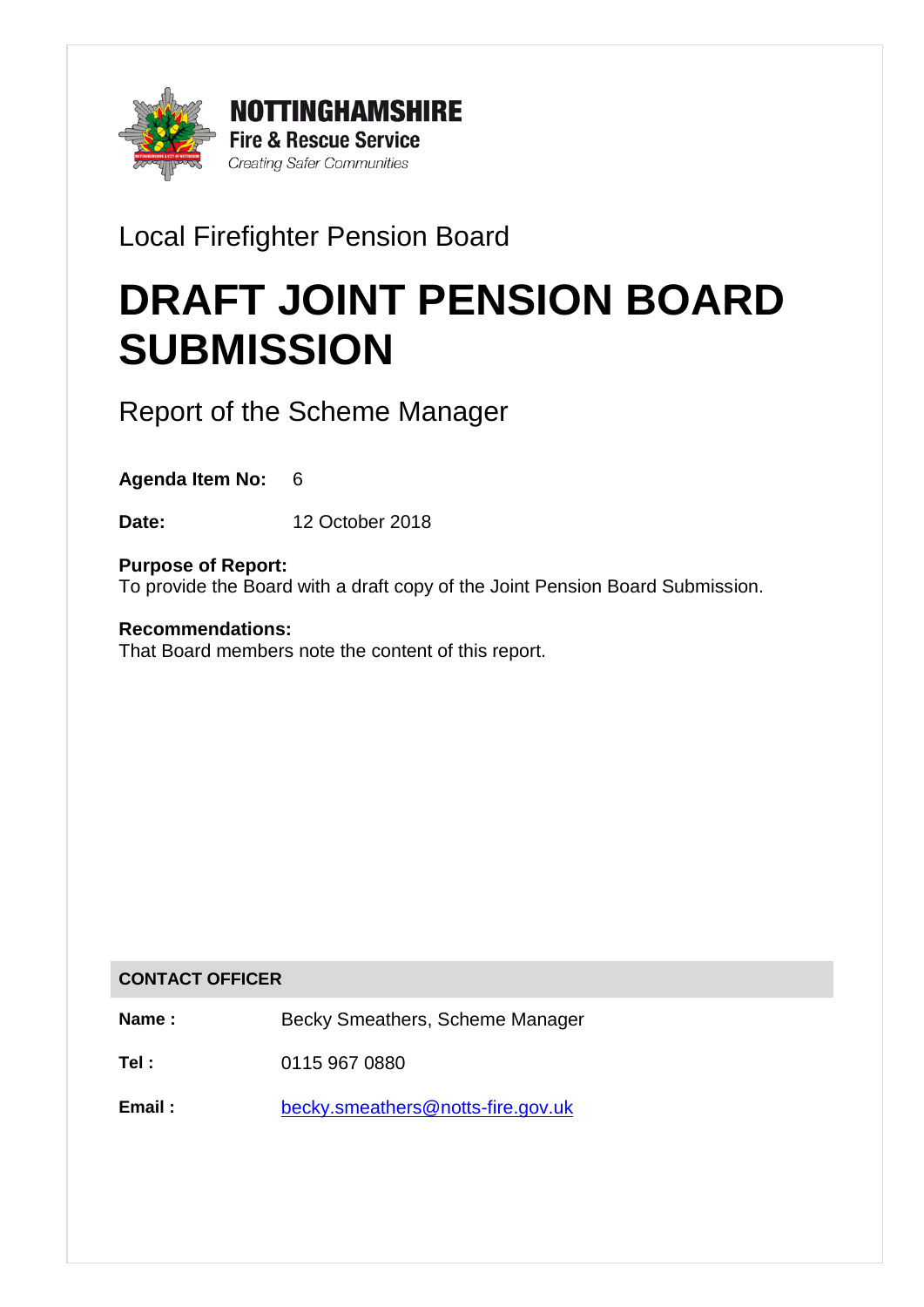#### **1. BACKGROUND**

- 1.1 All three Fire Authorities had the intention back in 2015 when Pension Boards were initially created to set up a joint board given that they shared the same administrator. However, it was not possible to gain the required Secretary of State approval in the timescales required in accordance with the Public Service Pensions Act 2013.
- 1.2 Each Authority set up its own individual board as an interim measure until approval could be gained for the joint board. All three Fire Authorities have recently approved the request to the Secretary of State for the approval of a joint board.

#### 2. REPORT

- 2.1 A draft submission to the Secretary of State has been completed and is attached to this report.
- 2.2 The document will now be shared with the Local Government Association who have agreed to work with the 3 Authorities to complete the final submission.
- 2.3 It is intended to submit the request by the end of October.

#### **3. FINANCIAL IMPLICATIONS**

The are no financial implications resulting from this report.

#### **4. HUMAN RESOURCES AND LEARNING AND DEVELOPMENT IMPLICATIONS**

There are no human resources or learning and development implications arising directly from this report.

#### **5. EQUALITY IMPACT ASSESSMENT**

An equality impact assessment has not been carried out as this is not a new policy.

#### **6. CRIME AND DISORDER IMPLICATIONS**

There are no crime and disorder implications arising from this report.